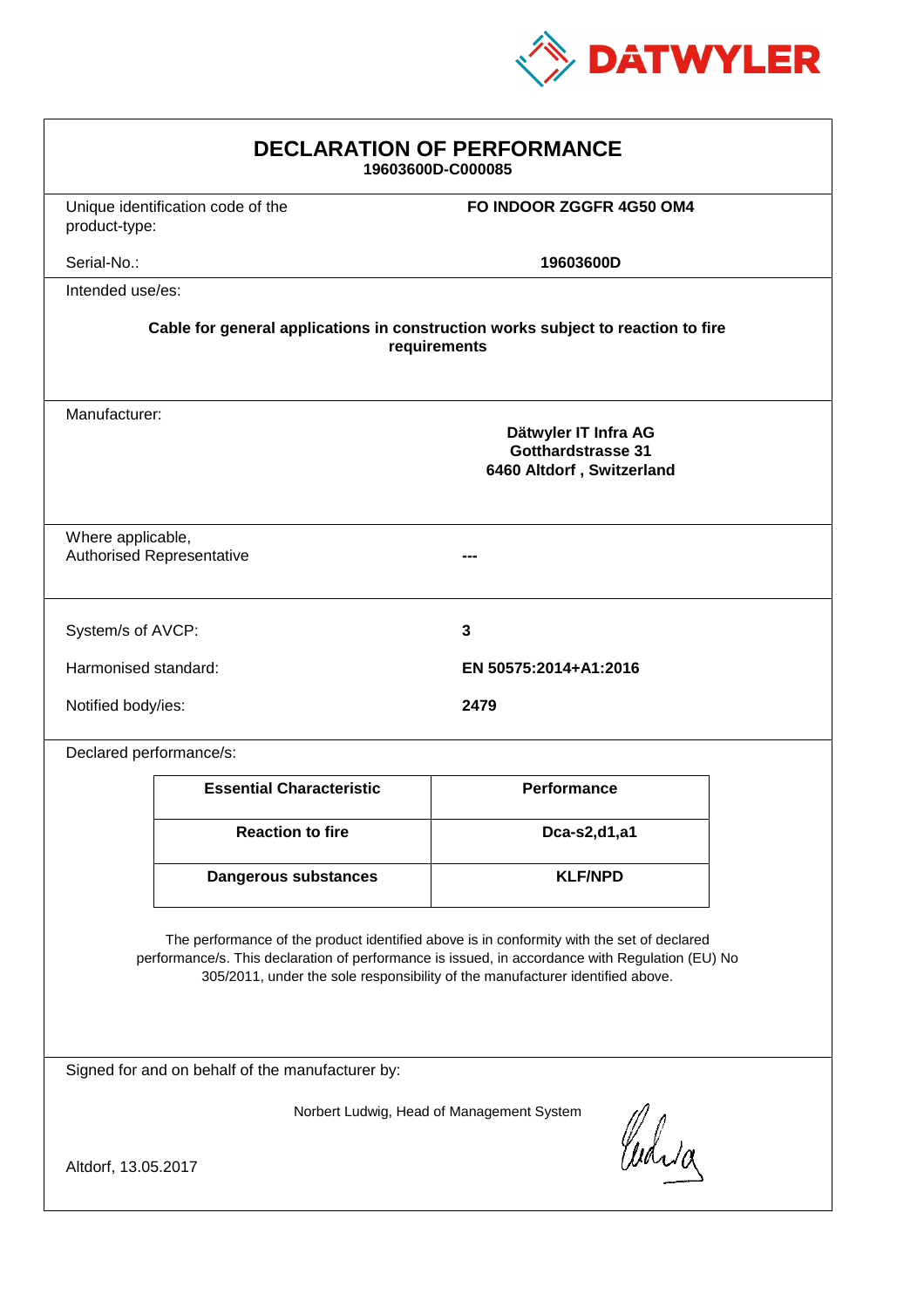

| LEISTUNGSERKLÄRUNG<br>19603600D-C000085                                                                                                                                                                                                                    |                                             |                                                                                |  |  |
|------------------------------------------------------------------------------------------------------------------------------------------------------------------------------------------------------------------------------------------------------------|---------------------------------------------|--------------------------------------------------------------------------------|--|--|
|                                                                                                                                                                                                                                                            | Eindeutiger Kenncode des Produkttyps:       | FO INDOOR ZGGFR 4G50 OM4                                                       |  |  |
|                                                                                                                                                                                                                                                            |                                             |                                                                                |  |  |
| Serien-Nr.:                                                                                                                                                                                                                                                |                                             | 19603600D                                                                      |  |  |
| Verwendungszweck(e):                                                                                                                                                                                                                                       |                                             |                                                                                |  |  |
| Kabel/Leitung für allgemeine Anwendungen in Bauwerken in Bezug auf die<br>Anforderungen an das Brandverhalten                                                                                                                                              |                                             |                                                                                |  |  |
| Hersteller:                                                                                                                                                                                                                                                |                                             | Dätwyler IT Infra AG<br><b>Gotthardstrasse 31</b><br>6460 Altdorf, Switzerland |  |  |
|                                                                                                                                                                                                                                                            | Wo anwendbar, Bevollmächtigter:             |                                                                                |  |  |
|                                                                                                                                                                                                                                                            |                                             |                                                                                |  |  |
|                                                                                                                                                                                                                                                            |                                             |                                                                                |  |  |
| Leistungsbeständigkeit:                                                                                                                                                                                                                                    | System(e) zur Bewertung und Überprüfung der | 3                                                                              |  |  |
| Harmonisierte Norm:                                                                                                                                                                                                                                        |                                             | EN 50575:2014+A1:2016                                                          |  |  |
| Notifizierte Stelle(n):                                                                                                                                                                                                                                    |                                             | 2479                                                                           |  |  |
| Erklärte Leistung(en):                                                                                                                                                                                                                                     |                                             |                                                                                |  |  |
|                                                                                                                                                                                                                                                            | <b>Wesentliche Merkmale</b>                 | Leistung                                                                       |  |  |
|                                                                                                                                                                                                                                                            | <b>Brandverhalten</b>                       | Dca-s2,d1,a1                                                                   |  |  |
|                                                                                                                                                                                                                                                            | Gefährliche Stoffe                          | <b>KLF/NPD</b>                                                                 |  |  |
| Die Leistung des vorstehenden Produkts entspricht der erklärten Leistung/den erklärten<br>Leistungen. Für die Erstellung der Leistungserklärung im Einklang mit der Verordnung (EU) Nr.<br>305/2011 ist allein der obengenannte Hersteller verantwortlich. |                                             |                                                                                |  |  |
| Unterzeichnet für den Hersteller und im Namen des Herstellers von:                                                                                                                                                                                         |                                             |                                                                                |  |  |
| Norbert Ludwig, Head of Management System<br>Curia<br>Altdorf, 13.05.2017                                                                                                                                                                                  |                                             |                                                                                |  |  |
|                                                                                                                                                                                                                                                            |                                             |                                                                                |  |  |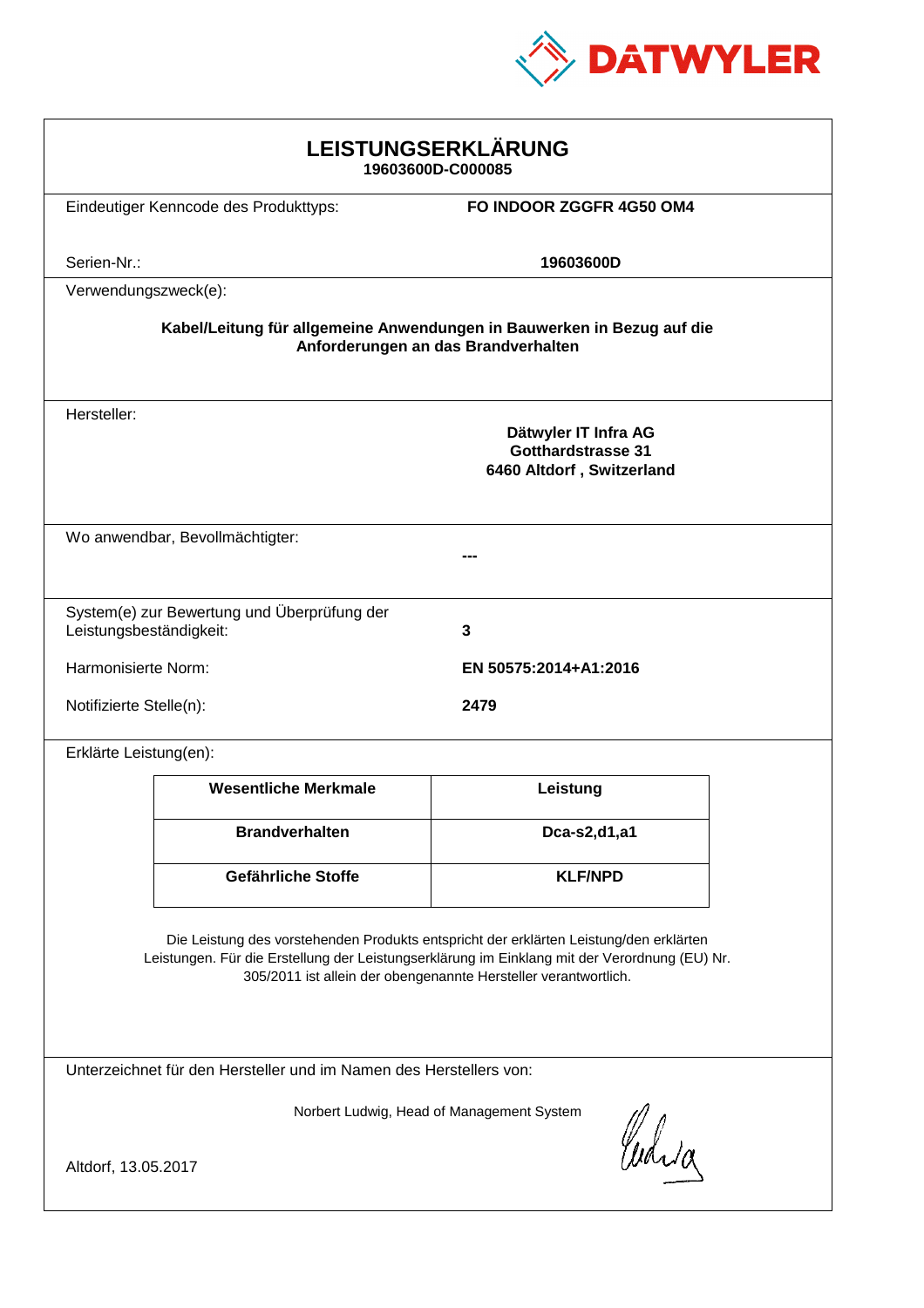

| <b>PRESTATIEVERKLARING</b><br>19603600D-C000085                                                                                                                                                                                                                             |                                     |                                                                         |  |  |
|-----------------------------------------------------------------------------------------------------------------------------------------------------------------------------------------------------------------------------------------------------------------------------|-------------------------------------|-------------------------------------------------------------------------|--|--|
| producttype:                                                                                                                                                                                                                                                                | Unieke identificatiecode van het    | FO INDOOR ZGGFR 4G50 OM4                                                |  |  |
| Serienr.:                                                                                                                                                                                                                                                                   |                                     | 19603600D                                                               |  |  |
| Beoogd(e) gebruik(en):                                                                                                                                                                                                                                                      |                                     |                                                                         |  |  |
| Kabels voor algemene toepassingen in bouwwerken die onder<br>voorschriften inzake materiaalgedrag bij brand vallen                                                                                                                                                          |                                     |                                                                         |  |  |
| Fabrikant:                                                                                                                                                                                                                                                                  |                                     | Dätwyler IT Infra AG<br>Gotthardstrasse 31<br>6460 Altdorf, Switzerland |  |  |
|                                                                                                                                                                                                                                                                             | indien van toepassing, Gemachtigde: |                                                                         |  |  |
| Het systeem of de systemen voor de<br>beoordeling en verificatie van de<br>prestatiebestendigheid:<br>Geharmoniseerde norm:                                                                                                                                                 |                                     | 3<br>EN 50575:2014+A1:2016                                              |  |  |
| 2479<br>Aangemelde instantie(s):                                                                                                                                                                                                                                            |                                     |                                                                         |  |  |
| Aangegeven prestatie(s)                                                                                                                                                                                                                                                     |                                     |                                                                         |  |  |
|                                                                                                                                                                                                                                                                             | Essentiële kenmerken                | <b>Prestatie</b>                                                        |  |  |
|                                                                                                                                                                                                                                                                             | <b>Brandreactie</b>                 | Dca-s2,d1,a1                                                            |  |  |
|                                                                                                                                                                                                                                                                             | Gevaarlijke stoffen                 | <b>KLF/NPD</b>                                                          |  |  |
| De prestaties van het hierboven omschreven product zijn conform de aangegeven prestaties. Deze<br>prestatieverklaring wordt in overeenstemming met Verordening (EU) nr. 305/2011 onder de exclusieve<br>verantwoordelijkheid van de hierboven vermelde fabrikant verstrekt. |                                     |                                                                         |  |  |
| Ondertekend voor en namens de fabrikant door:                                                                                                                                                                                                                               |                                     |                                                                         |  |  |
| Norbert Ludwig, Head of Management System<br>Curia<br>Altdorf, 13.05.2017                                                                                                                                                                                                   |                                     |                                                                         |  |  |
|                                                                                                                                                                                                                                                                             |                                     |                                                                         |  |  |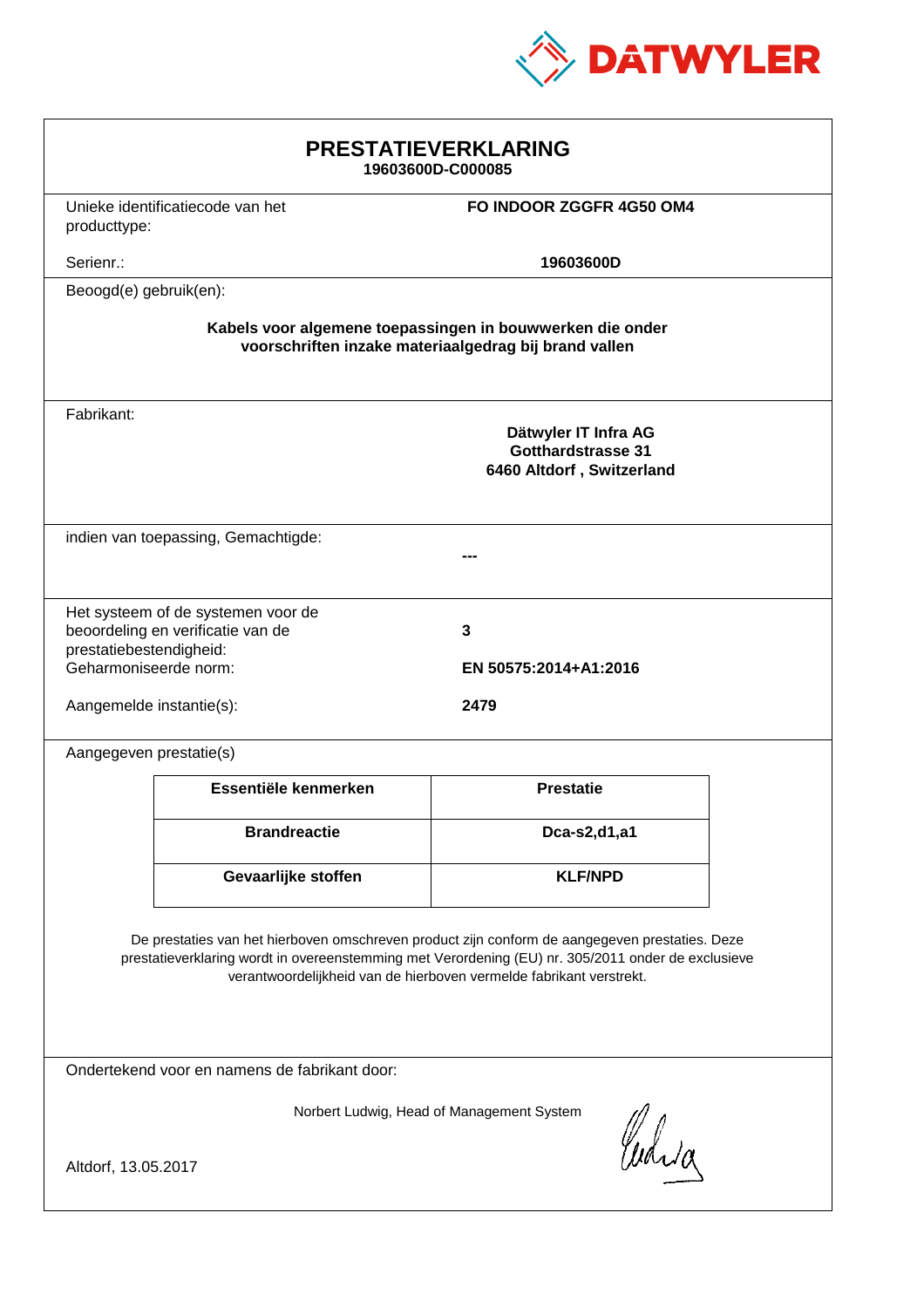

| DÉCLARATION DES PERFORMANCES<br>19603600D-C000085                                                                                                                                                                                                                |                                                                                                                |                                                                                |  |  |  |
|------------------------------------------------------------------------------------------------------------------------------------------------------------------------------------------------------------------------------------------------------------------|----------------------------------------------------------------------------------------------------------------|--------------------------------------------------------------------------------|--|--|--|
| produit type:                                                                                                                                                                                                                                                    | Code d'identification unique du                                                                                | FO INDOOR ZGGFR 4G50 OM4                                                       |  |  |  |
| Numéro de série:                                                                                                                                                                                                                                                 |                                                                                                                | 19603600D                                                                      |  |  |  |
|                                                                                                                                                                                                                                                                  | Usage(s) prévu(s):                                                                                             |                                                                                |  |  |  |
|                                                                                                                                                                                                                                                                  | Câble pour applications générales dans les ouvrages de construction soumis<br>aux exigences de réaction au feu |                                                                                |  |  |  |
| Fabricant:                                                                                                                                                                                                                                                       |                                                                                                                | Dätwyler IT Infra AG<br><b>Gotthardstrasse 31</b><br>6460 Altdorf, Switzerland |  |  |  |
|                                                                                                                                                                                                                                                                  | Le cas échéant, Mandataire                                                                                     |                                                                                |  |  |  |
| performances:<br>Norme harmonisée:                                                                                                                                                                                                                               | Système(s) d'évaluation et de<br>vérification de la constance des                                              | 3<br>EN 50575:2014+A1:2016                                                     |  |  |  |
| Organisme(s) notifié(s):                                                                                                                                                                                                                                         |                                                                                                                | 2479                                                                           |  |  |  |
|                                                                                                                                                                                                                                                                  | Performance(s) déclarée(s):                                                                                    |                                                                                |  |  |  |
|                                                                                                                                                                                                                                                                  | Caractéristique essentielle                                                                                    | Performance                                                                    |  |  |  |
|                                                                                                                                                                                                                                                                  | Réaction au feu                                                                                                | Dca-s2,d1,a1                                                                   |  |  |  |
|                                                                                                                                                                                                                                                                  | <b>Substances dangereuses</b>                                                                                  | <b>KLF/NPD</b>                                                                 |  |  |  |
| Les performances du produit identifié ci-dessus sont conformes aux performances déclarées.<br>Conformément au règlement (UE) no 305/2011, la présente déclaration des performances est<br>établie sous la seule responsabilité du fabricant mentionné ci-dessus. |                                                                                                                |                                                                                |  |  |  |
| Signé pour le fabricant et en son nom par:                                                                                                                                                                                                                       |                                                                                                                |                                                                                |  |  |  |
| Norbert Ludwig, Head of Management System<br>Which                                                                                                                                                                                                               |                                                                                                                |                                                                                |  |  |  |
| Altdorf, 13.05.2017                                                                                                                                                                                                                                              |                                                                                                                |                                                                                |  |  |  |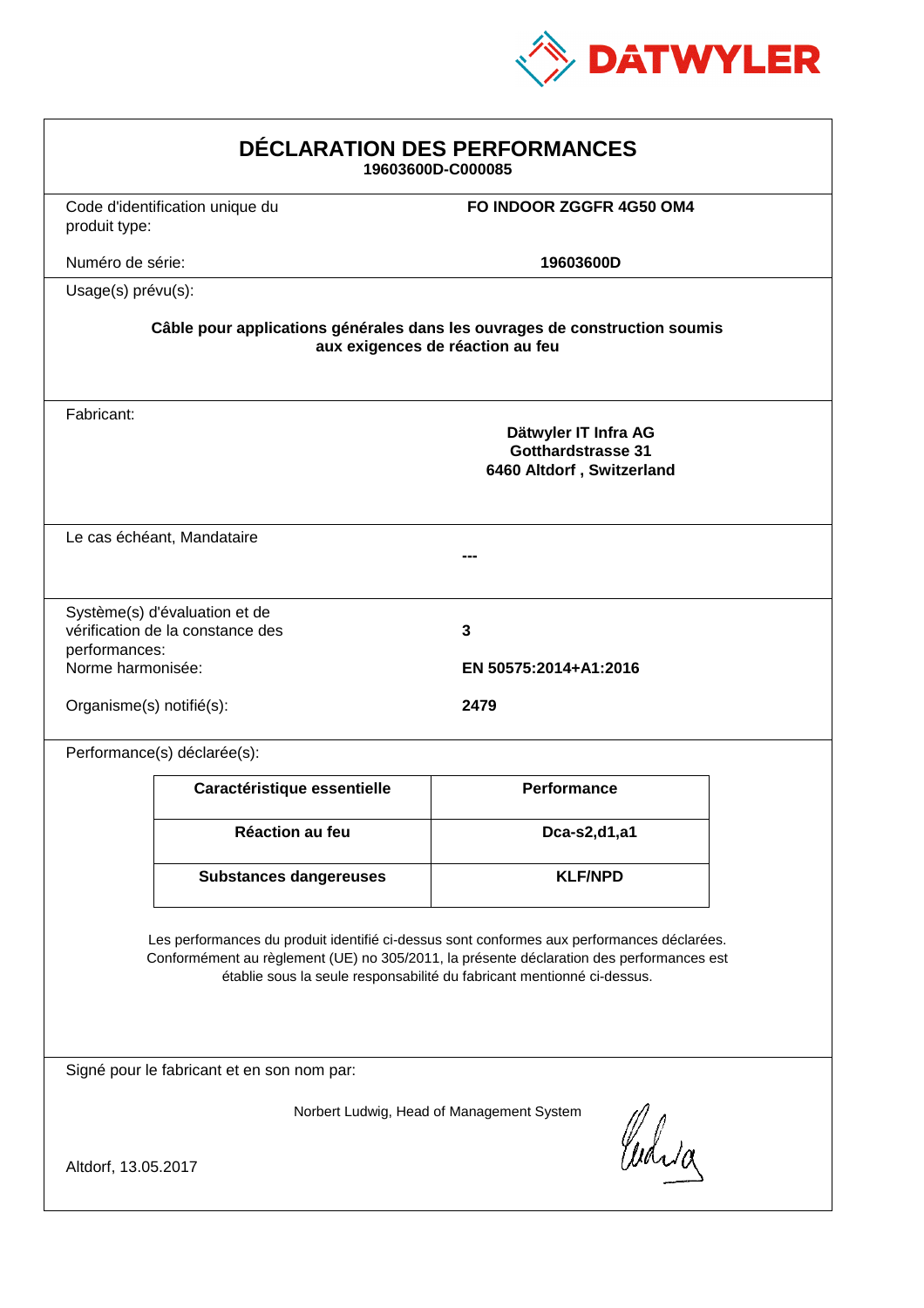

| <b>DECLARACIÓN DE PRESTACIONES</b><br>19603600D-C000085                                                                                                                                                                                                                                        |                                                                                |                            |  |  |
|------------------------------------------------------------------------------------------------------------------------------------------------------------------------------------------------------------------------------------------------------------------------------------------------|--------------------------------------------------------------------------------|----------------------------|--|--|
| producto tipo:                                                                                                                                                                                                                                                                                 | Código de identificación única del                                             | FO INDOOR ZGGFR 4G50 OM4   |  |  |
| Número de serie:                                                                                                                                                                                                                                                                               |                                                                                | 19603600D                  |  |  |
|                                                                                                                                                                                                                                                                                                | Usos previstos:                                                                |                            |  |  |
| Cable sujeto a requisitos de reacción al fuego para aplicaciones generales en obras<br>de construcción                                                                                                                                                                                         |                                                                                |                            |  |  |
| Fabricante:                                                                                                                                                                                                                                                                                    | Dätwyler IT Infra AG<br><b>Gotthardstrasse 31</b><br>6460 Altdorf, Switzerland |                            |  |  |
|                                                                                                                                                                                                                                                                                                | En su caso, Representante autorizado:                                          |                            |  |  |
| (EVCP):<br>Norma armonizada:                                                                                                                                                                                                                                                                   | Sistemas de evaluación y verificación<br>de la constancia de las prestaciones  | 3<br>EN 50575:2014+A1:2016 |  |  |
| Organismos notificados:<br>2479                                                                                                                                                                                                                                                                |                                                                                |                            |  |  |
|                                                                                                                                                                                                                                                                                                | Prestaciones declaradas:                                                       |                            |  |  |
|                                                                                                                                                                                                                                                                                                | Característica esencial                                                        | <b>Prestaciones</b>        |  |  |
|                                                                                                                                                                                                                                                                                                | Reacción al fuego                                                              | Dca-s2,d1,a1               |  |  |
|                                                                                                                                                                                                                                                                                                | <b>Sustancias peligrosas</b>                                                   | <b>KLF/NPD</b>             |  |  |
| Las prestaciones del producto identificado anteriormente son conformes con el conjunto de<br>prestaciones declaradas. La presente declaración de prestaciones se emite, de conformidad con<br>el Reglamento (UE) nº 305/2011, bajo la sola responsabilidad del fabricante arriba identificado. |                                                                                |                            |  |  |
| Firmado por y en nombre del fabricante por:                                                                                                                                                                                                                                                    |                                                                                |                            |  |  |
| Norbert Ludwig, Head of Management System<br>Curia                                                                                                                                                                                                                                             |                                                                                |                            |  |  |
| Altdorf, 13.05.2017                                                                                                                                                                                                                                                                            |                                                                                |                            |  |  |